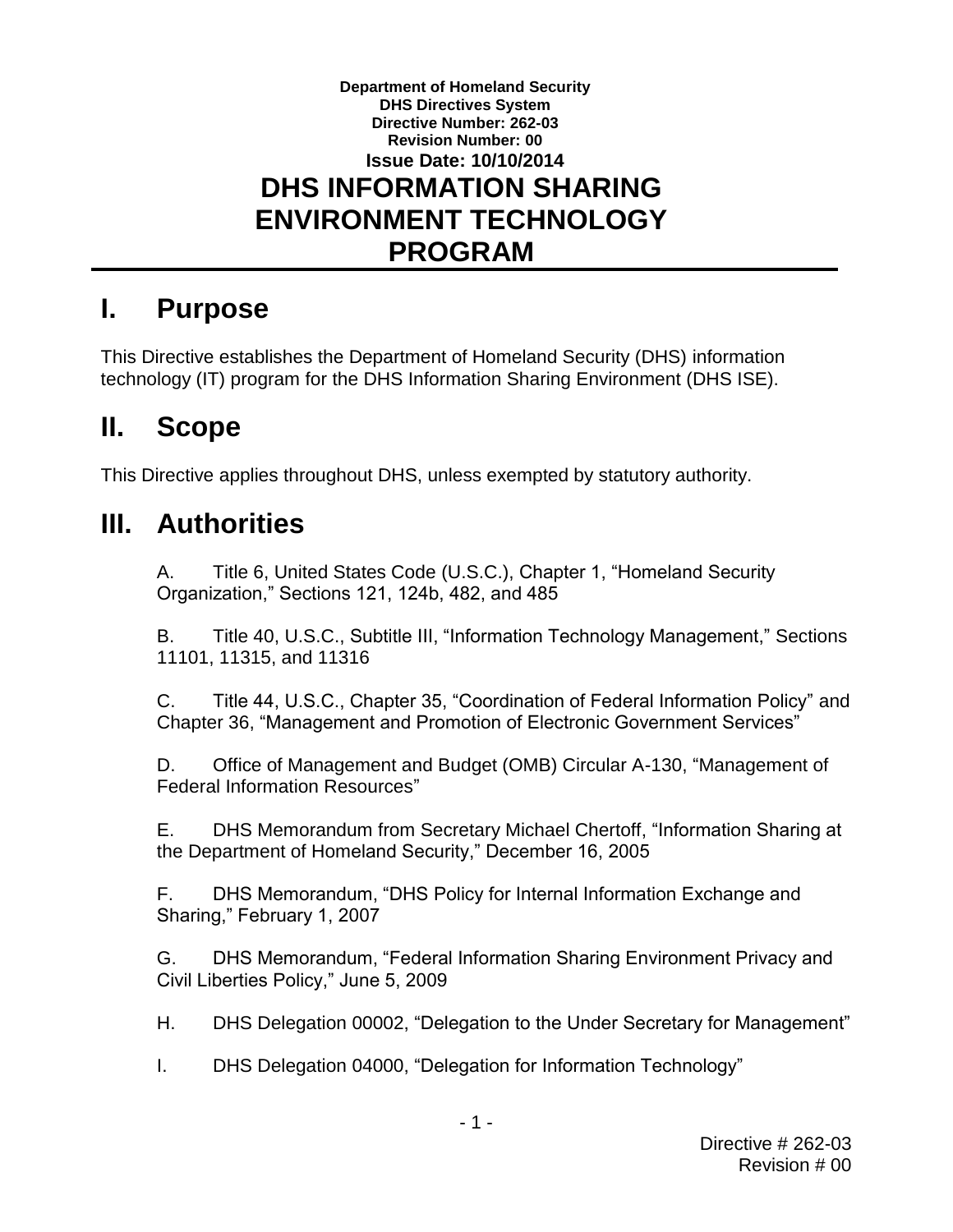J. DHS Delegation 08503, "Delegation to the Under Secretary for Intelligence and Analysis/Chief Intelligence Officer"

- K. DHS Sensitive Systems Policy Directive 4300A
- L. DHS Directive 262-05, "Information Sharing and Safeguarding"

## **IV. Responsibilities**

#### A. The *DHS Information Sharing and Safeguarding Governance Board (ISSGB)*:

1. Develops and oversees the implementation of the DHS information sharing and safeguarding strategy;

2. Provides oversight and governance of Department-wide initiatives relating to information sharing and safeguarding;

3. Establishes goals and priorities relating to information sharing and safeguarding; and

4. Ensures consistency in information sharing and safeguarding policy and procedures both within the Department and between the Department and other Federal agencies, Tribal, State, territorial, local governments, private sector, and international partners.

### B. The *Under Secretary for Intelligence and Analysis (I&A)*:

1. Serves as the Senior Information Sharing and Safeguarding Executive for the Department, exercising leadership, in conjunction with and without preempting the authorities of the DHS Chief Information Officer and DHS Chief Security Officer, over information sharing and safeguarding policy and programs throughout the Department in partnership with the other Component heads, advising and assisting the Secretary, Deputy Secretary, Component heads, and other senior officials in carrying out the Department's responsibilities for information sharing and safeguarding;

2. Communicates and implements the Secretary's leadership direction related to the information sharing and safeguarding function of the Department; and

3. Serves as the Chair and Executive Agent of the ISSGB.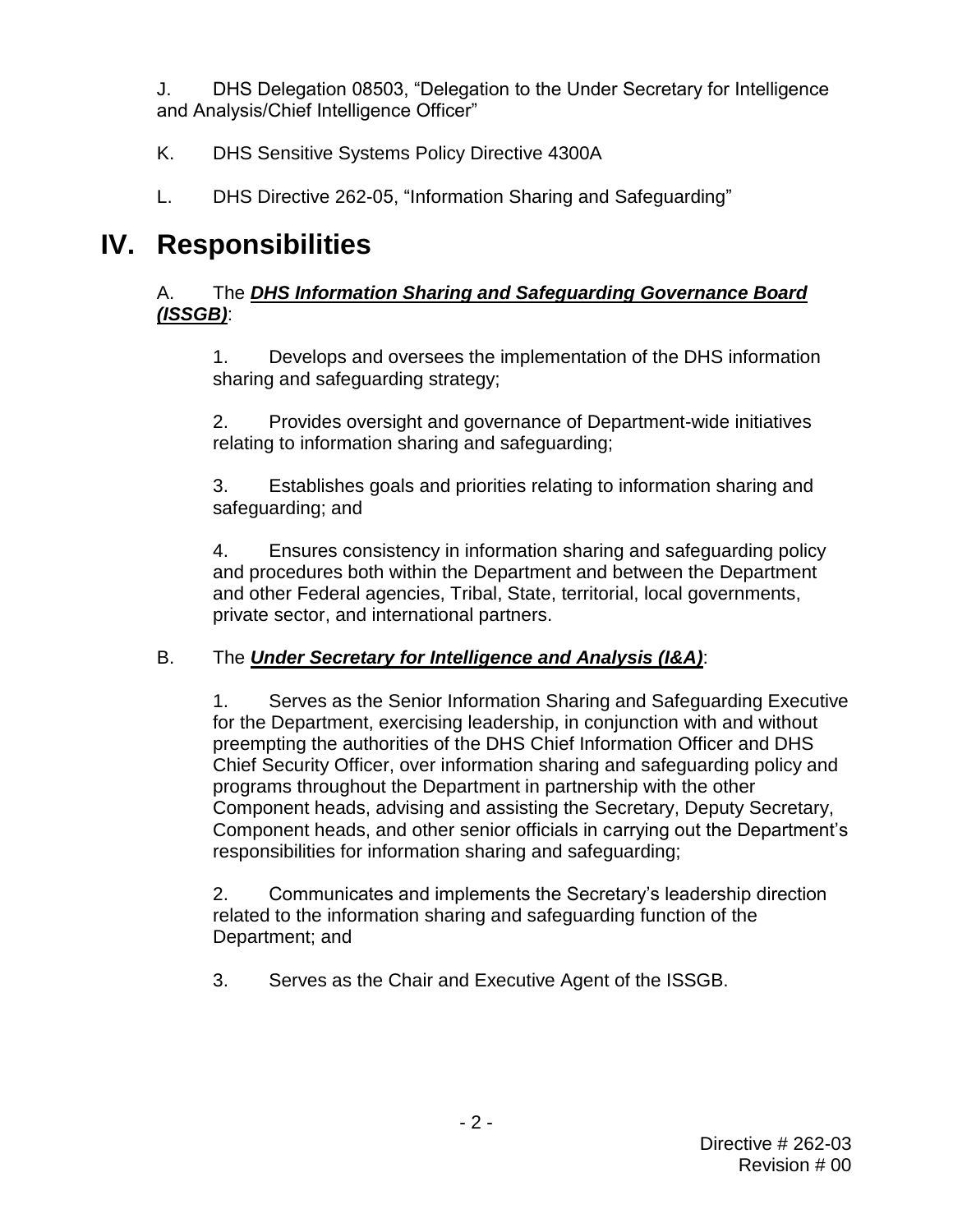#### C. The *DHS Chief Information Officer (CIO)*:

1. Supervises the management of the Information Technology (IT) priorities for the DHS ISE, as administered by the Information Sharing Environment Office (ISEO);

2. Ensures efficient and effective use of resources by establishing unified policies and business processes, and the use of shared or centralized services and standards and automated solutions, for the purpose of achieving functional excellence in support of the Department's missions and objectives, including with respect to IT policies and processes concerning the DHS ISE;

3. Serves as the Vice-Chair of the ISSGB;

4. Selects and oversees technological solutions that enable seamless information sharing throughout the Department;

5. Serves as the executive agent for the ISE's IT portfolio, composed of systems, initiatives, and programs;

### 6. In conjunction with the *Under Secretary for I&A*:

a. Defines the information sharing and safeguarding architecture for the Department and between DHS and other departments' and agencies' information sharing and safeguarding architectures;

b. Leads various technology related initiatives within the Department, Federal agencies, and non-Federal entities related to the IT deployment of the ISE across the Homeland Security Enterprise;

c. Provides resources as well as management and oversight of the Information Sharing Equipment Coordination Activity; and

d. Provides oversight and management of the DHS Suspicious Activity Reporting Technology Initiative.

7. Works with Component heads through their respective Chief Information Officers, determining technical and system security designs for their information needs and priorities;

8. Provides technical oversight, architecture development, and policy guidance supporting the implementation of Federal Identity Credential and Access Management, to include federated identity management across the DHS ISE;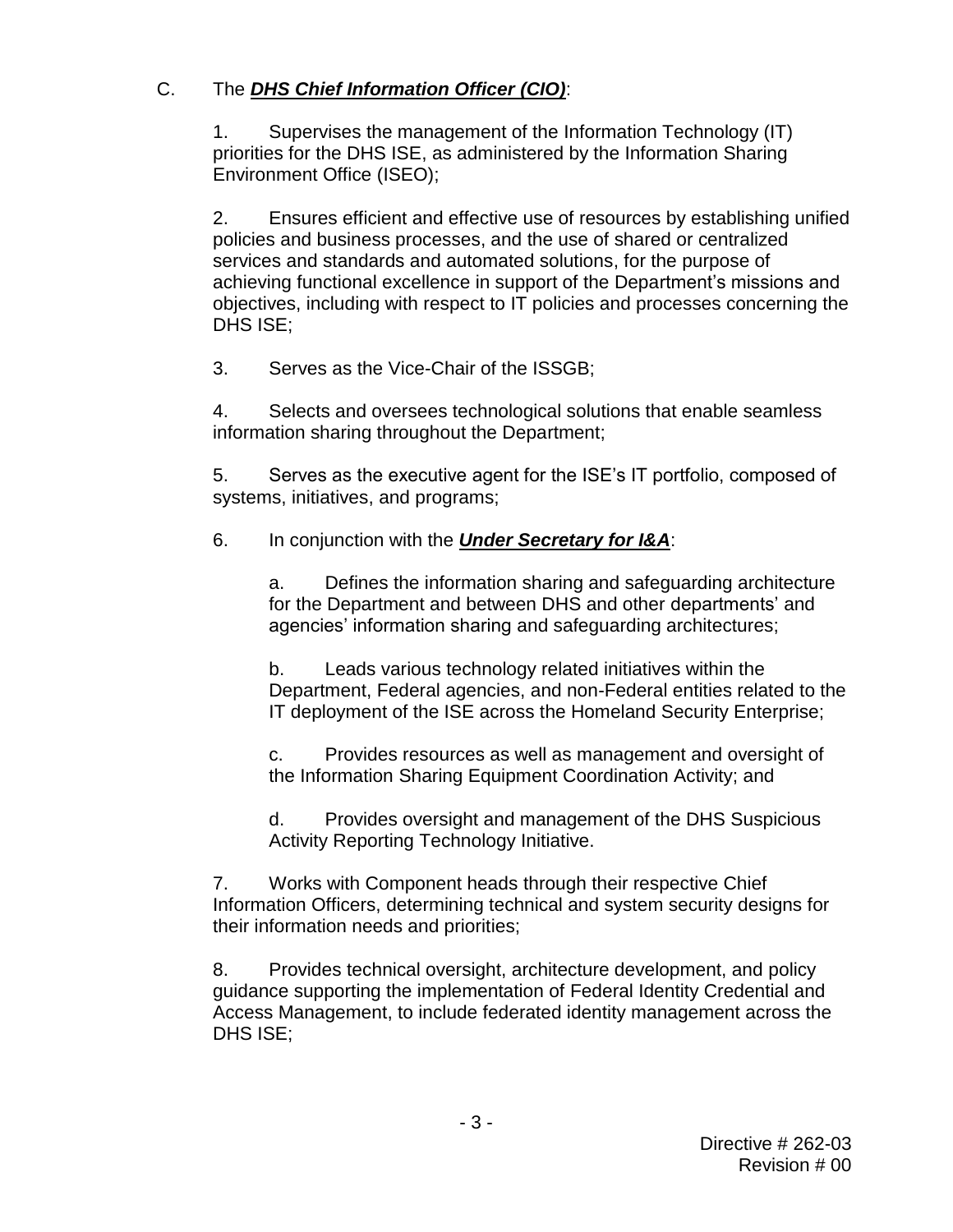9. Provides technical oversight and management of the Homeland Security Information Network in conjunction with the Office of Operations Coordination and Planning; and

10. Serves as the DHS representative to the National Information Exchange Model (NIEM) Executive Steering Council and provides resources to support the NIEM Program as described in the Memorandum of Understanding between the Department of Justice and DHS.

#### D. The *Component heads*:

1. Ensure compliance with this Directive, through the Component Chief Information Officer;

2. Provide oversight for the evaluation of IT investments by evaluating information sharing and safeguarding opportunities; and

3. Ensure appropriate information sharing is reflected in Component policies and functional requirements.

#### E. The *Component Chief Information Officers*:

1. Ensure the Component complies with and effectively implements the policies and responsibilities in this Directive;

2. Provide advice to their Component heads, ensuring that information sharing IT resources are acquired, used, and managed within the Component efficiently; and

3. Promote appropriate information sharing as described in "DHS Policy for Internal Information Exchange and Sharing," and "The Department of Homeland Security's Federal Information Sharing Environment Privacy and Civil Liberties Policy."

#### F. The *DHS Chief Privacy Officer*:

1. Ensures activities under this Directive incorporate privacy protections by implementing the Fair Information Practice Principles, and by recommending to the Secretary ways to minimize or mitigate any potential risks to individual privacy; and

2. Serves as the Department's ISE Privacy Official.

#### G. The *Officer for Civil Rights and Civil Liberties*:

1. Ensure activities under this Directive incorporates civil rights and civil liberties protections, and recommends to the Secretary ways to minimize or mitigate any potential risks to individual liberties; and